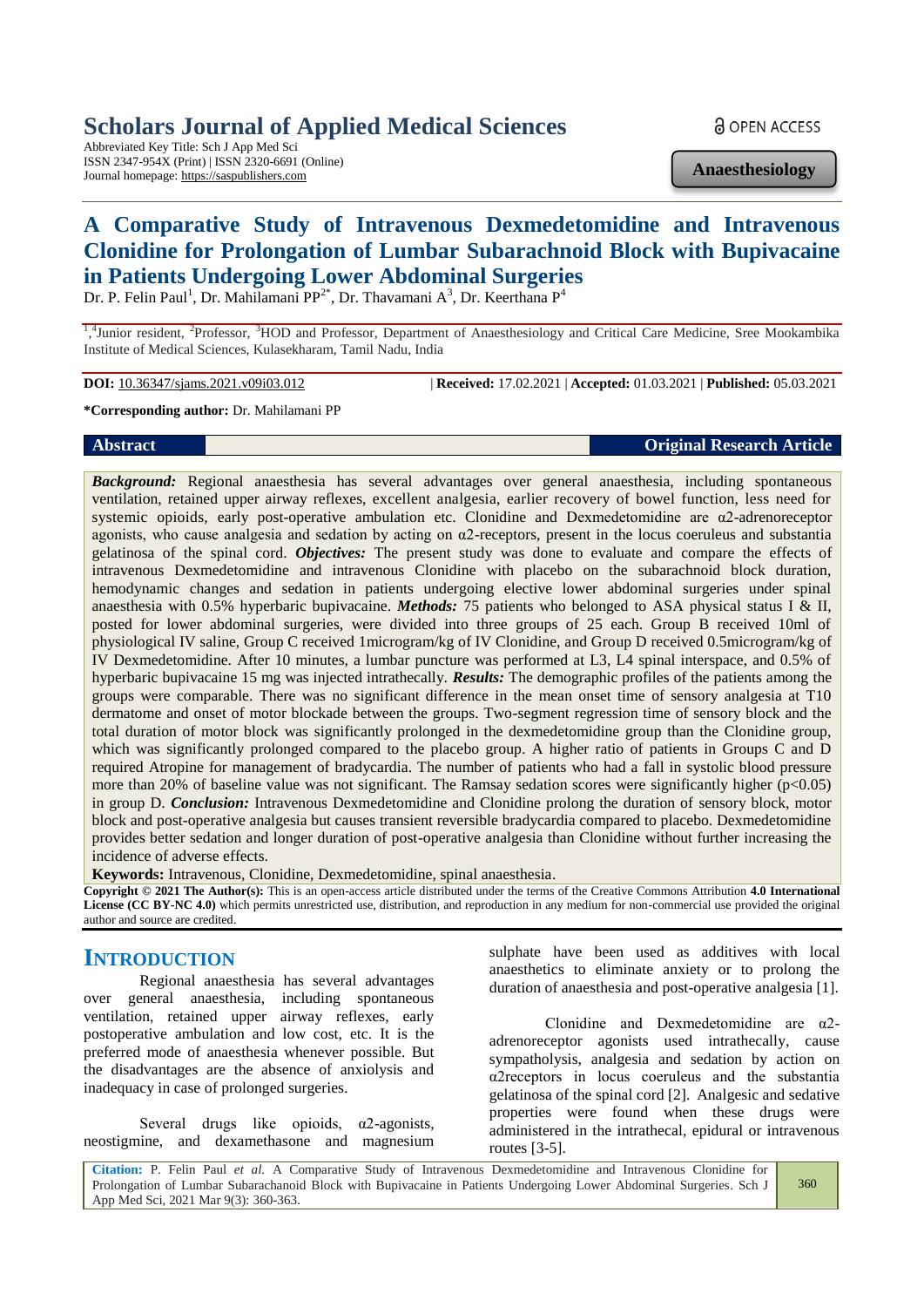The subarachnoid block is the preferred mode of anaesthesia for lower abdominal surgeries. This is due to the technical ease, rapidity of onset, and the block's reliability and completeness, but the duration of anaesthesia and analgesia is limited. This study was aimed to compare the efficacy and clinical profile of two α2-adrenergic agonists- Dexmedetomidine and Clonidine with the control group, when used as adjuvants to spinal anaesthesia, through the intravenous route in patients undergoing lower abdominal surgeries.

### **MATERIAL AND METHODS**

This randomized double-blinded comparative study was done at Sree Mookambika Institute of Medical Sciences, Kulasekaram, from August 2019 to July 2020. After approval of Institutional Ethical Committee, 75 patients scheduled for lower abdominal surgeries who had given written informed consent, belonging to ASA-Physical status 1 to 2, between the age group of 20-60 were included in this study. Patients with uncontrolled hypertension, uncontrolled diabetes, cardiac arrhythmias, any neurological disorders or history of any spinal surgeries, coagulopathy, allergy to local Anaesthetics, Dexmedetomidine and Clonidine, and ASA-PS more than 2 were excluded from this study. The patients were randomly allocated to three study groups according to the list of random numbers.

A pre-anaesthetic evaluation was done. All patients were visited on the previous day of surgery, reassured, explained in detail about the anaesthetic technique and method of assessing sensory and motor blockade. Informed consent was taken and advised fasting regime. All patients were given T.RANTAC 150 mg+ T.ALPRAZOLAM 0.25 mg on the previous night and T.RANTAC 150 mg and T.METACLOPRAMIDE 10mg 2 hours before the procedure. A multiparameter monitor was attached in the premedication room, and baseline parameters like HR, NIBP, Respiratory rate, and SPO2 were recorded and monitored throughout the perioperative period. An 18 G intravenous cannula was secured, and RINGER LACTATE at a rate of 10ml/kg/hr was given over a period of 20 to 30 minutes before the procedure and continued intraoperatively.

Group B(n=25) received 10ml of physiological saline IV, Group  $C(n=25)$  received 1microgram/kg of Clonidine, I.V diluted to 10 ml and Group  $D(n=25)$ received 0.5microgram/kg of dexmedetomidine, I.V diluted to 10 ml. Following this, a lumbar puncture was performed under strict asepsis and lateral decubitus position after 10 minutes at L3, L4 spinal interspace and hyperbaric 0.5% Bupivacaine 15 mg was injected intrathecally. Then the patient is made supine, and oxygen was supplemented at 3-4L/min. The sensory block was assessed using ice packs in the mid-axillary plane bilaterally every 2 minutes from the injection till the sensory block reached the highest dermatomal level. The motor block was assessed at the time of the highest sensory level and was considered a maximum motor block. The highest sensory level was defined as the same block level that persisted for four consecutive tests. Motor block was assessed with Modified Bromage Scale (0-able to move hip, knee and ankle, 1 unable to move hip but able to move knee and ankle, 2 unable to move hip and knee but able to move the ankle, 3-unable to move hip, knee and ankle.) Duration of motor block was considered as the time when the modified Bromage scale returns to 0. Highest dermatomal level of the blockade, time taken to reach the highest level, motor block at the highest sensory level, time to two-segment regressions, and duration of motor blockade were recorded.

Modified Ramsay Sedation Score was used for intraoperative sedation. (1=agitated, 2=cooperative, 3=responds to verbal commands, 4=brisk response to gabellar tap, 5=sluggish response to gabellar tap, 6=no response to gabellar tap). The systolic and diastolic blood pressure, heart rate, oxygen saturation and respiratory rate were recorded every 3 minutes in the first 30 minutes and every 5 minutes throughout the surgery. SBP  $\leq$  90 mm of Hg or 30% decrease in baseline and heart rate less than 50 per minute were treated with Inj.EPHEDRINE 6 mg intravenously and Inj.ATROPINE 0.6 mg Intravenously, respectively. Adverse effects like hypotension, bradycardia, respiratory depression, shivering and pruritus were recorded.

The statistical analysis was done using SPSS trial version 18. The student's t-test was used to analyze the age, height, weight, duration of surgery, baseline and lowest BP, Recovery time and Sensory and Motor blockade, intergroup differences of peak sensory level and maximum motor block score were tested with Mann-Whitney U Test.

Data were expressed as Mean (SD), Median (Interquartile range [range] or number as appropriate and p-value <0.05 were taken as statistically significant.

## **RESULT**

The demography of the three groups was comparable with respect to age, height, weight, ASA-PS class and mean duration of surgery (Table 1).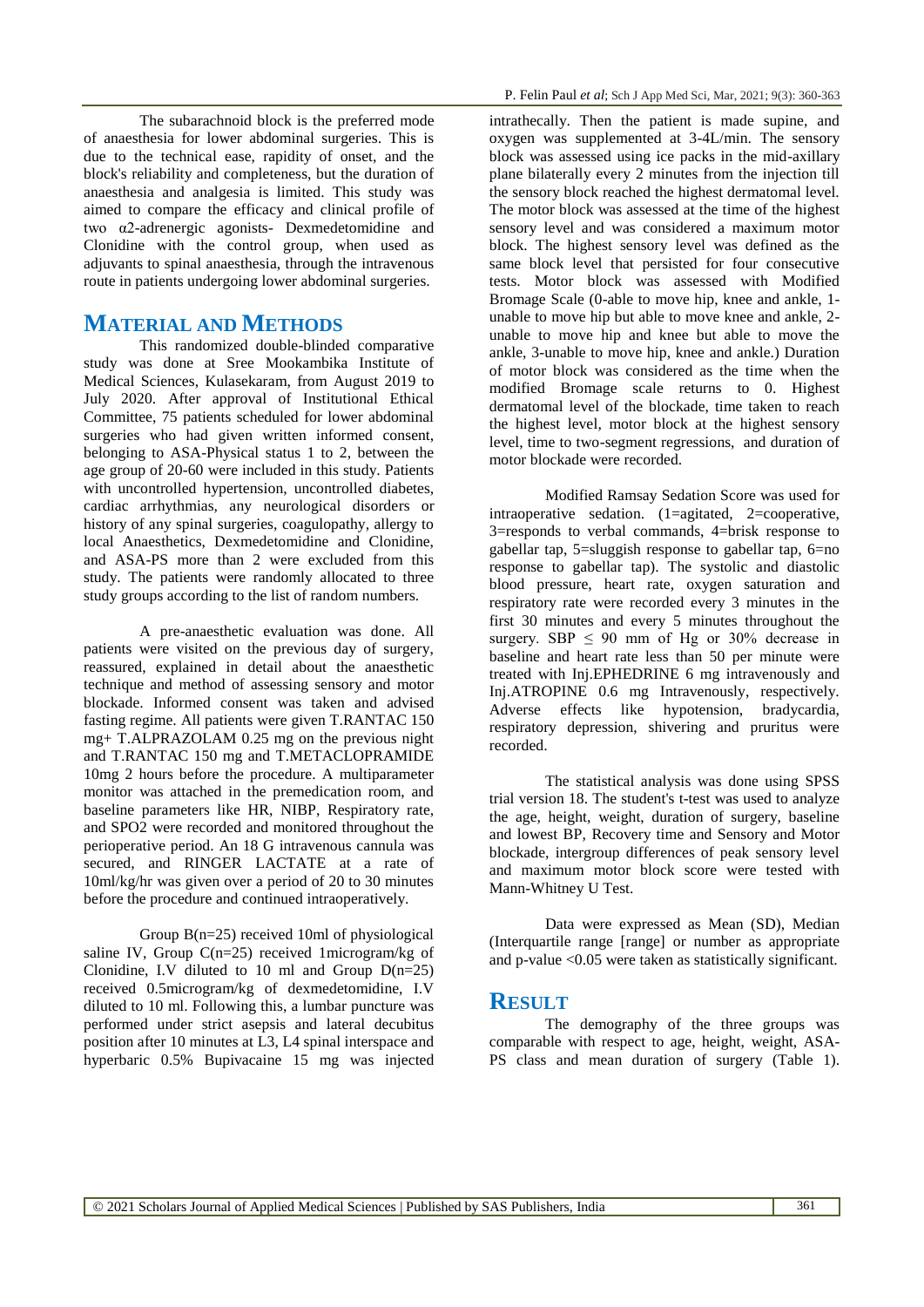| Table-1: Demographic profile (mean± SD) |       |                                     |                   |                   |                   |  |  |
|-----------------------------------------|-------|-------------------------------------|-------------------|-------------------|-------------------|--|--|
|                                         | S. No | <b>PARAMETERS</b>                   | <b>GROUP B</b>    | <b>GROUP C</b>    | <b>GROUP D</b>    |  |  |
|                                         |       | Age in years                        | $37.10 \pm 14.09$ | $37.42 \pm 11.84$ | $36.52 \pm 11.12$ |  |  |
|                                         |       | Weight(kg)                          | $58.82 \pm 7.91$  | $62.82 \pm 6.99$  | $61.32 \pm 7.78$  |  |  |
|                                         | 3     | Height(cm)                          | $1.59 \pm 0.05$   | $1.59 \pm 0.05$   | $1.59 \pm 0.06$   |  |  |
|                                         | 4     | Duration of the procedure (minutes) | $62+16.7$         | $64 \pm 12.3$     | $64 \pm 14.4$     |  |  |
|                                         |       | ASA PS $1/2$                        | 12/13             | 15/10             | 14/11             |  |  |



**Graph-1: Comparison of SBP (mm Hg) in three groups**

1-Pre-operative hemodynamic, 2- Haemodynamic following premedication, 3- Haemodynamic following SAB, 4- Intraoperative hemodynamic, 5- Post-operative Haemodynamic

There is no significant difference in SBP among the three groups.



**Graph-2: Comparison of DBP (mm Hg) in three groups**

1-Pre-operative hemodynamic, 2- Haemodynamic following premedication, 3- Haemodynamic following SAB, 4- Intraoperative hemodynamic, 5- Post-operative Haemodynamic.

There is no significant difference in DBP among the three groups.



**Grap-3: Comparison of Ramsay Sedation Score in three groups**

Intraoperative and Postoperative mean sedation scores are significantly higher in Groups C and D when compared to Group B (P<0.001). Intraoperative and Postoperative mean sedation scores are significantly higher in Groups D when compared to Group C (P<0.001)

| Table-2: Side effects |                        |                |                |                |  |  |
|-----------------------|------------------------|----------------|----------------|----------------|--|--|
| S. No                 | <b>Side effects</b>    | <b>Group B</b> | <b>Group C</b> | <b>Group D</b> |  |  |
|                       | <b>Bradycardia</b>     |                | 7*             | 8*             |  |  |
|                       | Hypotension            |                |                |                |  |  |
| っ                     | Pruritus               |                |                |                |  |  |
|                       | Respiratory depression |                |                |                |  |  |
|                       | Shivering              |                |                |                |  |  |
|                       | Nausea and vomiting    |                |                |                |  |  |
|                       |                        |                |                |                |  |  |

\* p-value  $(<0.05)$ 

## **DISCUSSION**

Dexmedetomidine and Clonidine have been used as adjuvants to local anaesthetics by intrathecal, epidural, caudal, intravenous routes, and peripheral nerve blocks. Dexmedetomidine is a highly selective α2-adrenoreceptor agonist with α2:α1 binding ratio of 1620:1 compared to 220:1 for Clonidine [2].

The demographic profiles of the patients among the groups were comparable with regards to age, weight and height. There was no significant difference in the mean onset time of sensory analgesia at T10 dermatome and onset of motor blockade between the groups. Similar results were seen in the study by Gupta et al. [6]. In the present study, two-segment regression

© 2021 Scholars Journal of Applied Medical Sciences | Published by SAS Publishers, India 362